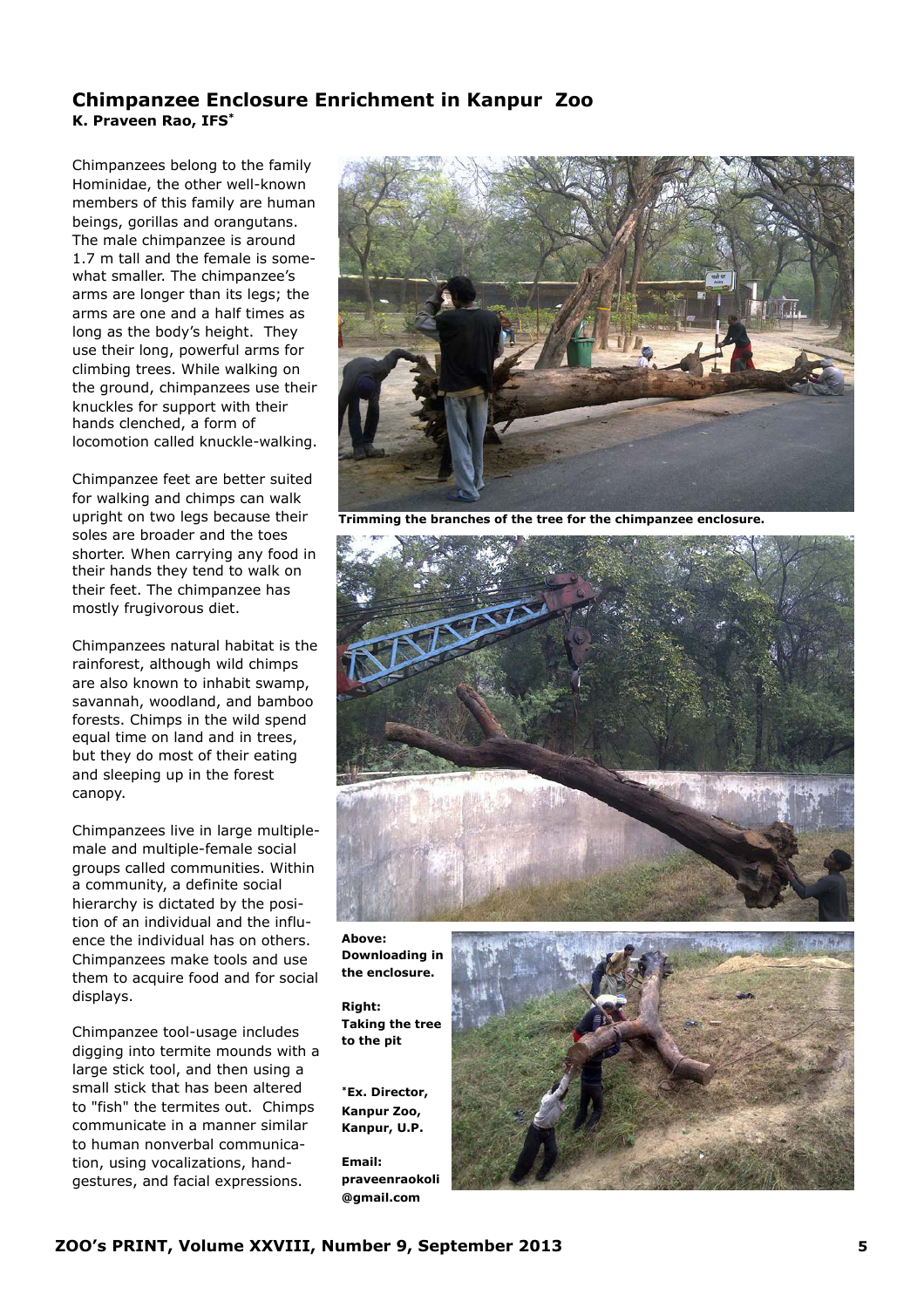## **The Chimpanzee enclosure in Kanpur Zoo**

Kanpur Zoological Park has a very big dry moated island enclosure for the chimpanzee. The island is in a parabola or circular shape. The open island is connected to sleeping cells. The open enclosure has a small tree and a cement concrete umbrella shaped shade. The chimp knuckle-walk down into the moat and up on to the top of the island and then towards in sleeping cell gate. It repeats this circular walk at regular intervals and sometimes rests in the small tree for a while. When it is in the tree it wags its hands. While taking circular movements the chimp picks up small pieces of rubble inside the enclosure and throws it on to the visitors. From time immemorial it was trained for sticking out its tongue, clapping and asking for fruits.

## **Enclosure enrichment**

After observing these stereotypic movements in the animal, we decided to take up enrichment of the enclosure so that the animal might spend more time keeping itself busy thus lessening the interaction with visitors. Otherwise, visitors who want to get its attention throw stones and other acts to bring about retaliation, which entertains such visitors.

The animal being arboreal in nature and the enclosure having only a small tree and a concrete shade it was decided to go for a big tree and ropes inside the enclosure. This would substitute for its arboreal habits. Kanpur zoo occupies a very large area and has undulating terrain. The soil is sandy and is an extension of 'Khadar' areas of the Ganges. Khadar areas are the extension of sandy riverside beds. These areas extend further into bangar areas which are sandy and ravine areas. The zoo is a bangar area.

The zoo was artificially planted with Neem (*Azadiracta indica),*  Jamun *(Sigyzyum cuminii),* Chilbil *(Holoptelia integrifolia),* Shisham



**Placing the tree inside the pit**



**Erecting the tree**



**Chimp inspecting the development**